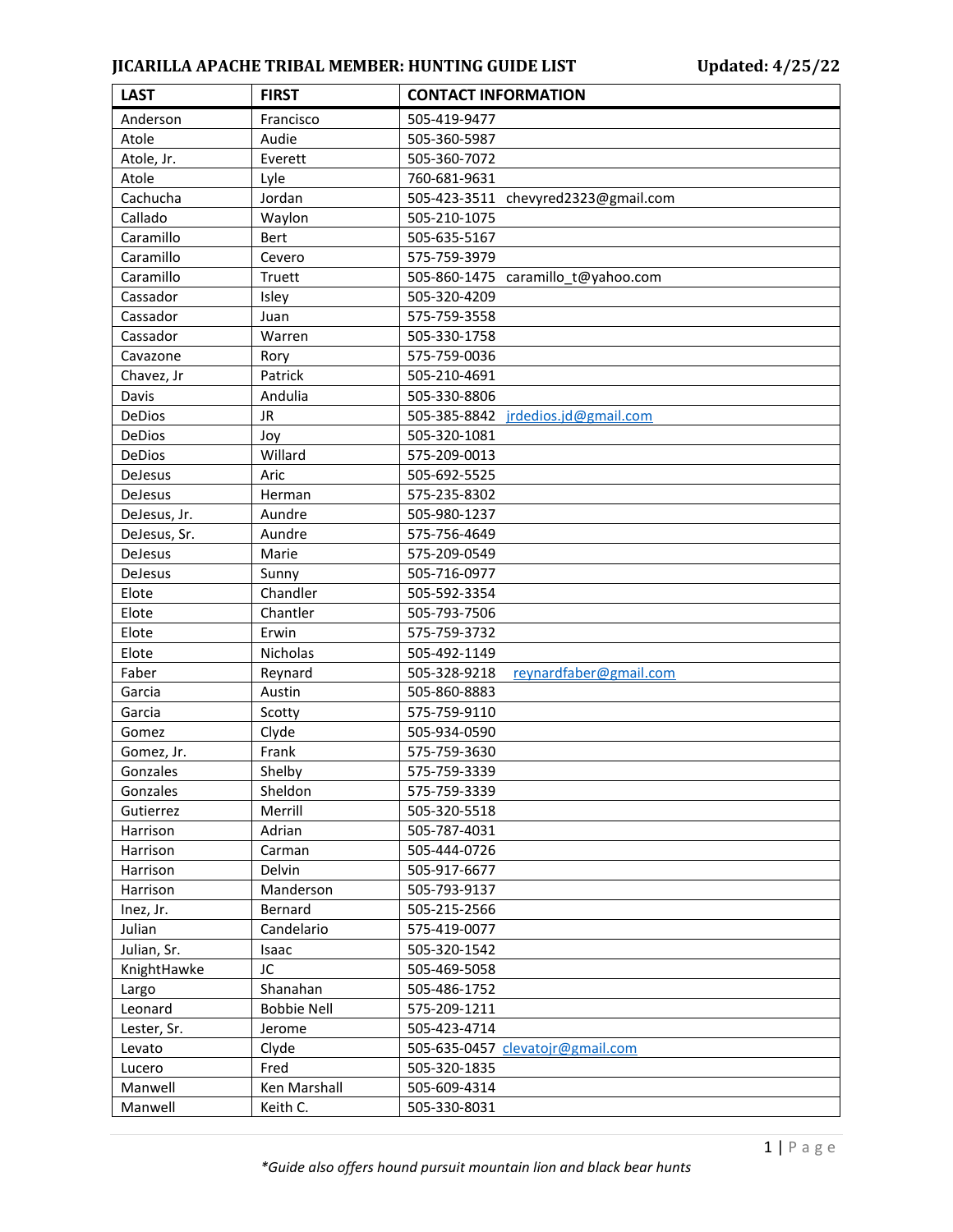## **JICARILLA APACHE TRIBAL MEMBER: HUNTING GUIDE LIST Updated: 4/25/22**

| Manwell<br>Michael<br>505-793-0969<br>Clifton<br>Maria<br>505-408-7400<br>Martinez<br>David<br>575-759-1121<br>Montano<br>Desiree<br>505-690-1317<br>Adeline<br>575-759-3375<br>Montoya<br>David M.<br>575-235-9401<br>Montoya<br>Wilburn<br>575-759-3375<br>Montoya<br>Muniz<br>505-419-9699<br>Lynn<br>Muniz*<br>Orlando<br>505-635-8533<br>Muniz<br>Trent<br>505-634-6885<br>trentmuniz@yahoo.com<br>Notsinneh<br>Derrick<br>575-419-0791<br>Notsinneh<br>505-635-3617<br>Larry<br>Notsinneh<br>Patrick<br>575-419-0479<br>Eli<br>Notsinneh, Jr.<br>505-860-8158<br>Panzy<br>Larson<br>505-330-5640<br>Panzy<br>505-263-4470<br>Ryan<br>Panzy*<br>505-592-2574<br>Bryan<br>575-759-3084<br>Panzy<br>Jaymes<br>Perea, Jr.<br>Martin<br>575-759-7428<br>Perea<br>Stuart<br>575-759-0006<br>Jared<br>575-756-8277<br>Pesata<br>Albert<br>575-756-7411<br>Pesata<br>575-759-4309<br>Pesata, Jr.<br>Melbourne<br>505-801-9495<br>Petago<br>Emery<br>Petago<br>Ernie<br>575-759-3369<br>505-330-7009<br>Petago<br>Ronny<br>Phone, Jr.<br>Owen<br>505-947-5532<br>Phone, Sr.<br>505-793-3491<br>Owen<br>Phone<br>505-386-6214<br>Sony<br>Raymond<br>505-320-9571<br>Lawrence<br>larrychicago07@gmail.com<br>505-860-8403<br>Reval<br>Audie<br>Rivas, Sr.<br>Angelo<br>505-860-6784<br>David<br>Sandoval<br>505-330-3636<br>Sandoval<br>Halton<br>505-469-4389<br>Sandoval<br>505-608-1519<br>Jason<br>Sandoval<br>Jordan<br>505-321-3886<br>505-469-4389<br>Sandoval<br>Kurt<br>Sandoval<br>Zachary<br>210-819-1701<br>Strafford<br>505-215-6609<br>Casey<br>Eldon<br>505-320-8683<br>Talamante<br>Talamante*<br>Lionel<br>505-801-1070<br>Toya<br>505-692-0250<br>Jessica<br>jlt312000@yahoo.com<br>Trujillo<br>505-908-0172<br>James<br>Valenzuela<br>505-635-6526<br>Josh<br>505-947-5846<br>Velarde<br>Bob<br>Velarde<br>575-419-0108<br>develarde15@gmail.com<br>Doyle<br>575-640-3455<br>Velarde<br>Keith<br>505-486-0263<br>Velarde<br>Lionel<br>Alan<br>505-320-3944<br>Vicenti<br>Vicenti<br>Cordell<br>575-419-2122 | <b>LAST</b> | <b>FIRST</b> | <b>CONTACT INFORMATION</b> |
|---------------------------------------------------------------------------------------------------------------------------------------------------------------------------------------------------------------------------------------------------------------------------------------------------------------------------------------------------------------------------------------------------------------------------------------------------------------------------------------------------------------------------------------------------------------------------------------------------------------------------------------------------------------------------------------------------------------------------------------------------------------------------------------------------------------------------------------------------------------------------------------------------------------------------------------------------------------------------------------------------------------------------------------------------------------------------------------------------------------------------------------------------------------------------------------------------------------------------------------------------------------------------------------------------------------------------------------------------------------------------------------------------------------------------------------------------------------------------------------------------------------------------------------------------------------------------------------------------------------------------------------------------------------------------------------------------------------------------------------------------------------------------------------------------------------------------------------------------------------------------------------------------------------------------------------------------------------------------------------------------------------------------|-------------|--------------|----------------------------|
|                                                                                                                                                                                                                                                                                                                                                                                                                                                                                                                                                                                                                                                                                                                                                                                                                                                                                                                                                                                                                                                                                                                                                                                                                                                                                                                                                                                                                                                                                                                                                                                                                                                                                                                                                                                                                                                                                                                                                                                                                           |             |              |                            |
|                                                                                                                                                                                                                                                                                                                                                                                                                                                                                                                                                                                                                                                                                                                                                                                                                                                                                                                                                                                                                                                                                                                                                                                                                                                                                                                                                                                                                                                                                                                                                                                                                                                                                                                                                                                                                                                                                                                                                                                                                           |             |              |                            |
|                                                                                                                                                                                                                                                                                                                                                                                                                                                                                                                                                                                                                                                                                                                                                                                                                                                                                                                                                                                                                                                                                                                                                                                                                                                                                                                                                                                                                                                                                                                                                                                                                                                                                                                                                                                                                                                                                                                                                                                                                           |             |              |                            |
|                                                                                                                                                                                                                                                                                                                                                                                                                                                                                                                                                                                                                                                                                                                                                                                                                                                                                                                                                                                                                                                                                                                                                                                                                                                                                                                                                                                                                                                                                                                                                                                                                                                                                                                                                                                                                                                                                                                                                                                                                           |             |              |                            |
|                                                                                                                                                                                                                                                                                                                                                                                                                                                                                                                                                                                                                                                                                                                                                                                                                                                                                                                                                                                                                                                                                                                                                                                                                                                                                                                                                                                                                                                                                                                                                                                                                                                                                                                                                                                                                                                                                                                                                                                                                           |             |              |                            |
|                                                                                                                                                                                                                                                                                                                                                                                                                                                                                                                                                                                                                                                                                                                                                                                                                                                                                                                                                                                                                                                                                                                                                                                                                                                                                                                                                                                                                                                                                                                                                                                                                                                                                                                                                                                                                                                                                                                                                                                                                           |             |              |                            |
|                                                                                                                                                                                                                                                                                                                                                                                                                                                                                                                                                                                                                                                                                                                                                                                                                                                                                                                                                                                                                                                                                                                                                                                                                                                                                                                                                                                                                                                                                                                                                                                                                                                                                                                                                                                                                                                                                                                                                                                                                           |             |              |                            |
|                                                                                                                                                                                                                                                                                                                                                                                                                                                                                                                                                                                                                                                                                                                                                                                                                                                                                                                                                                                                                                                                                                                                                                                                                                                                                                                                                                                                                                                                                                                                                                                                                                                                                                                                                                                                                                                                                                                                                                                                                           |             |              |                            |
|                                                                                                                                                                                                                                                                                                                                                                                                                                                                                                                                                                                                                                                                                                                                                                                                                                                                                                                                                                                                                                                                                                                                                                                                                                                                                                                                                                                                                                                                                                                                                                                                                                                                                                                                                                                                                                                                                                                                                                                                                           |             |              |                            |
|                                                                                                                                                                                                                                                                                                                                                                                                                                                                                                                                                                                                                                                                                                                                                                                                                                                                                                                                                                                                                                                                                                                                                                                                                                                                                                                                                                                                                                                                                                                                                                                                                                                                                                                                                                                                                                                                                                                                                                                                                           |             |              |                            |
|                                                                                                                                                                                                                                                                                                                                                                                                                                                                                                                                                                                                                                                                                                                                                                                                                                                                                                                                                                                                                                                                                                                                                                                                                                                                                                                                                                                                                                                                                                                                                                                                                                                                                                                                                                                                                                                                                                                                                                                                                           |             |              |                            |
|                                                                                                                                                                                                                                                                                                                                                                                                                                                                                                                                                                                                                                                                                                                                                                                                                                                                                                                                                                                                                                                                                                                                                                                                                                                                                                                                                                                                                                                                                                                                                                                                                                                                                                                                                                                                                                                                                                                                                                                                                           |             |              |                            |
|                                                                                                                                                                                                                                                                                                                                                                                                                                                                                                                                                                                                                                                                                                                                                                                                                                                                                                                                                                                                                                                                                                                                                                                                                                                                                                                                                                                                                                                                                                                                                                                                                                                                                                                                                                                                                                                                                                                                                                                                                           |             |              |                            |
|                                                                                                                                                                                                                                                                                                                                                                                                                                                                                                                                                                                                                                                                                                                                                                                                                                                                                                                                                                                                                                                                                                                                                                                                                                                                                                                                                                                                                                                                                                                                                                                                                                                                                                                                                                                                                                                                                                                                                                                                                           |             |              |                            |
|                                                                                                                                                                                                                                                                                                                                                                                                                                                                                                                                                                                                                                                                                                                                                                                                                                                                                                                                                                                                                                                                                                                                                                                                                                                                                                                                                                                                                                                                                                                                                                                                                                                                                                                                                                                                                                                                                                                                                                                                                           |             |              |                            |
|                                                                                                                                                                                                                                                                                                                                                                                                                                                                                                                                                                                                                                                                                                                                                                                                                                                                                                                                                                                                                                                                                                                                                                                                                                                                                                                                                                                                                                                                                                                                                                                                                                                                                                                                                                                                                                                                                                                                                                                                                           |             |              |                            |
|                                                                                                                                                                                                                                                                                                                                                                                                                                                                                                                                                                                                                                                                                                                                                                                                                                                                                                                                                                                                                                                                                                                                                                                                                                                                                                                                                                                                                                                                                                                                                                                                                                                                                                                                                                                                                                                                                                                                                                                                                           |             |              |                            |
|                                                                                                                                                                                                                                                                                                                                                                                                                                                                                                                                                                                                                                                                                                                                                                                                                                                                                                                                                                                                                                                                                                                                                                                                                                                                                                                                                                                                                                                                                                                                                                                                                                                                                                                                                                                                                                                                                                                                                                                                                           |             |              |                            |
|                                                                                                                                                                                                                                                                                                                                                                                                                                                                                                                                                                                                                                                                                                                                                                                                                                                                                                                                                                                                                                                                                                                                                                                                                                                                                                                                                                                                                                                                                                                                                                                                                                                                                                                                                                                                                                                                                                                                                                                                                           |             |              |                            |
|                                                                                                                                                                                                                                                                                                                                                                                                                                                                                                                                                                                                                                                                                                                                                                                                                                                                                                                                                                                                                                                                                                                                                                                                                                                                                                                                                                                                                                                                                                                                                                                                                                                                                                                                                                                                                                                                                                                                                                                                                           |             |              |                            |
|                                                                                                                                                                                                                                                                                                                                                                                                                                                                                                                                                                                                                                                                                                                                                                                                                                                                                                                                                                                                                                                                                                                                                                                                                                                                                                                                                                                                                                                                                                                                                                                                                                                                                                                                                                                                                                                                                                                                                                                                                           |             |              |                            |
|                                                                                                                                                                                                                                                                                                                                                                                                                                                                                                                                                                                                                                                                                                                                                                                                                                                                                                                                                                                                                                                                                                                                                                                                                                                                                                                                                                                                                                                                                                                                                                                                                                                                                                                                                                                                                                                                                                                                                                                                                           |             |              |                            |
|                                                                                                                                                                                                                                                                                                                                                                                                                                                                                                                                                                                                                                                                                                                                                                                                                                                                                                                                                                                                                                                                                                                                                                                                                                                                                                                                                                                                                                                                                                                                                                                                                                                                                                                                                                                                                                                                                                                                                                                                                           |             |              |                            |
|                                                                                                                                                                                                                                                                                                                                                                                                                                                                                                                                                                                                                                                                                                                                                                                                                                                                                                                                                                                                                                                                                                                                                                                                                                                                                                                                                                                                                                                                                                                                                                                                                                                                                                                                                                                                                                                                                                                                                                                                                           |             |              |                            |
|                                                                                                                                                                                                                                                                                                                                                                                                                                                                                                                                                                                                                                                                                                                                                                                                                                                                                                                                                                                                                                                                                                                                                                                                                                                                                                                                                                                                                                                                                                                                                                                                                                                                                                                                                                                                                                                                                                                                                                                                                           |             |              |                            |
|                                                                                                                                                                                                                                                                                                                                                                                                                                                                                                                                                                                                                                                                                                                                                                                                                                                                                                                                                                                                                                                                                                                                                                                                                                                                                                                                                                                                                                                                                                                                                                                                                                                                                                                                                                                                                                                                                                                                                                                                                           |             |              |                            |
|                                                                                                                                                                                                                                                                                                                                                                                                                                                                                                                                                                                                                                                                                                                                                                                                                                                                                                                                                                                                                                                                                                                                                                                                                                                                                                                                                                                                                                                                                                                                                                                                                                                                                                                                                                                                                                                                                                                                                                                                                           |             |              |                            |
|                                                                                                                                                                                                                                                                                                                                                                                                                                                                                                                                                                                                                                                                                                                                                                                                                                                                                                                                                                                                                                                                                                                                                                                                                                                                                                                                                                                                                                                                                                                                                                                                                                                                                                                                                                                                                                                                                                                                                                                                                           |             |              |                            |
|                                                                                                                                                                                                                                                                                                                                                                                                                                                                                                                                                                                                                                                                                                                                                                                                                                                                                                                                                                                                                                                                                                                                                                                                                                                                                                                                                                                                                                                                                                                                                                                                                                                                                                                                                                                                                                                                                                                                                                                                                           |             |              |                            |
|                                                                                                                                                                                                                                                                                                                                                                                                                                                                                                                                                                                                                                                                                                                                                                                                                                                                                                                                                                                                                                                                                                                                                                                                                                                                                                                                                                                                                                                                                                                                                                                                                                                                                                                                                                                                                                                                                                                                                                                                                           |             |              |                            |
|                                                                                                                                                                                                                                                                                                                                                                                                                                                                                                                                                                                                                                                                                                                                                                                                                                                                                                                                                                                                                                                                                                                                                                                                                                                                                                                                                                                                                                                                                                                                                                                                                                                                                                                                                                                                                                                                                                                                                                                                                           |             |              |                            |
|                                                                                                                                                                                                                                                                                                                                                                                                                                                                                                                                                                                                                                                                                                                                                                                                                                                                                                                                                                                                                                                                                                                                                                                                                                                                                                                                                                                                                                                                                                                                                                                                                                                                                                                                                                                                                                                                                                                                                                                                                           |             |              |                            |
|                                                                                                                                                                                                                                                                                                                                                                                                                                                                                                                                                                                                                                                                                                                                                                                                                                                                                                                                                                                                                                                                                                                                                                                                                                                                                                                                                                                                                                                                                                                                                                                                                                                                                                                                                                                                                                                                                                                                                                                                                           |             |              |                            |
|                                                                                                                                                                                                                                                                                                                                                                                                                                                                                                                                                                                                                                                                                                                                                                                                                                                                                                                                                                                                                                                                                                                                                                                                                                                                                                                                                                                                                                                                                                                                                                                                                                                                                                                                                                                                                                                                                                                                                                                                                           |             |              |                            |
|                                                                                                                                                                                                                                                                                                                                                                                                                                                                                                                                                                                                                                                                                                                                                                                                                                                                                                                                                                                                                                                                                                                                                                                                                                                                                                                                                                                                                                                                                                                                                                                                                                                                                                                                                                                                                                                                                                                                                                                                                           |             |              |                            |
|                                                                                                                                                                                                                                                                                                                                                                                                                                                                                                                                                                                                                                                                                                                                                                                                                                                                                                                                                                                                                                                                                                                                                                                                                                                                                                                                                                                                                                                                                                                                                                                                                                                                                                                                                                                                                                                                                                                                                                                                                           |             |              |                            |
|                                                                                                                                                                                                                                                                                                                                                                                                                                                                                                                                                                                                                                                                                                                                                                                                                                                                                                                                                                                                                                                                                                                                                                                                                                                                                                                                                                                                                                                                                                                                                                                                                                                                                                                                                                                                                                                                                                                                                                                                                           |             |              |                            |
|                                                                                                                                                                                                                                                                                                                                                                                                                                                                                                                                                                                                                                                                                                                                                                                                                                                                                                                                                                                                                                                                                                                                                                                                                                                                                                                                                                                                                                                                                                                                                                                                                                                                                                                                                                                                                                                                                                                                                                                                                           |             |              |                            |
|                                                                                                                                                                                                                                                                                                                                                                                                                                                                                                                                                                                                                                                                                                                                                                                                                                                                                                                                                                                                                                                                                                                                                                                                                                                                                                                                                                                                                                                                                                                                                                                                                                                                                                                                                                                                                                                                                                                                                                                                                           |             |              |                            |
|                                                                                                                                                                                                                                                                                                                                                                                                                                                                                                                                                                                                                                                                                                                                                                                                                                                                                                                                                                                                                                                                                                                                                                                                                                                                                                                                                                                                                                                                                                                                                                                                                                                                                                                                                                                                                                                                                                                                                                                                                           |             |              |                            |
|                                                                                                                                                                                                                                                                                                                                                                                                                                                                                                                                                                                                                                                                                                                                                                                                                                                                                                                                                                                                                                                                                                                                                                                                                                                                                                                                                                                                                                                                                                                                                                                                                                                                                                                                                                                                                                                                                                                                                                                                                           |             |              |                            |
|                                                                                                                                                                                                                                                                                                                                                                                                                                                                                                                                                                                                                                                                                                                                                                                                                                                                                                                                                                                                                                                                                                                                                                                                                                                                                                                                                                                                                                                                                                                                                                                                                                                                                                                                                                                                                                                                                                                                                                                                                           |             |              |                            |
|                                                                                                                                                                                                                                                                                                                                                                                                                                                                                                                                                                                                                                                                                                                                                                                                                                                                                                                                                                                                                                                                                                                                                                                                                                                                                                                                                                                                                                                                                                                                                                                                                                                                                                                                                                                                                                                                                                                                                                                                                           |             |              |                            |
|                                                                                                                                                                                                                                                                                                                                                                                                                                                                                                                                                                                                                                                                                                                                                                                                                                                                                                                                                                                                                                                                                                                                                                                                                                                                                                                                                                                                                                                                                                                                                                                                                                                                                                                                                                                                                                                                                                                                                                                                                           |             |              |                            |
|                                                                                                                                                                                                                                                                                                                                                                                                                                                                                                                                                                                                                                                                                                                                                                                                                                                                                                                                                                                                                                                                                                                                                                                                                                                                                                                                                                                                                                                                                                                                                                                                                                                                                                                                                                                                                                                                                                                                                                                                                           |             |              |                            |
|                                                                                                                                                                                                                                                                                                                                                                                                                                                                                                                                                                                                                                                                                                                                                                                                                                                                                                                                                                                                                                                                                                                                                                                                                                                                                                                                                                                                                                                                                                                                                                                                                                                                                                                                                                                                                                                                                                                                                                                                                           |             |              |                            |
|                                                                                                                                                                                                                                                                                                                                                                                                                                                                                                                                                                                                                                                                                                                                                                                                                                                                                                                                                                                                                                                                                                                                                                                                                                                                                                                                                                                                                                                                                                                                                                                                                                                                                                                                                                                                                                                                                                                                                                                                                           |             |              |                            |
|                                                                                                                                                                                                                                                                                                                                                                                                                                                                                                                                                                                                                                                                                                                                                                                                                                                                                                                                                                                                                                                                                                                                                                                                                                                                                                                                                                                                                                                                                                                                                                                                                                                                                                                                                                                                                                                                                                                                                                                                                           |             |              |                            |
|                                                                                                                                                                                                                                                                                                                                                                                                                                                                                                                                                                                                                                                                                                                                                                                                                                                                                                                                                                                                                                                                                                                                                                                                                                                                                                                                                                                                                                                                                                                                                                                                                                                                                                                                                                                                                                                                                                                                                                                                                           |             |              |                            |
|                                                                                                                                                                                                                                                                                                                                                                                                                                                                                                                                                                                                                                                                                                                                                                                                                                                                                                                                                                                                                                                                                                                                                                                                                                                                                                                                                                                                                                                                                                                                                                                                                                                                                                                                                                                                                                                                                                                                                                                                                           |             |              |                            |
|                                                                                                                                                                                                                                                                                                                                                                                                                                                                                                                                                                                                                                                                                                                                                                                                                                                                                                                                                                                                                                                                                                                                                                                                                                                                                                                                                                                                                                                                                                                                                                                                                                                                                                                                                                                                                                                                                                                                                                                                                           | Vicenti     | Darnell      | 575-759-9270               |